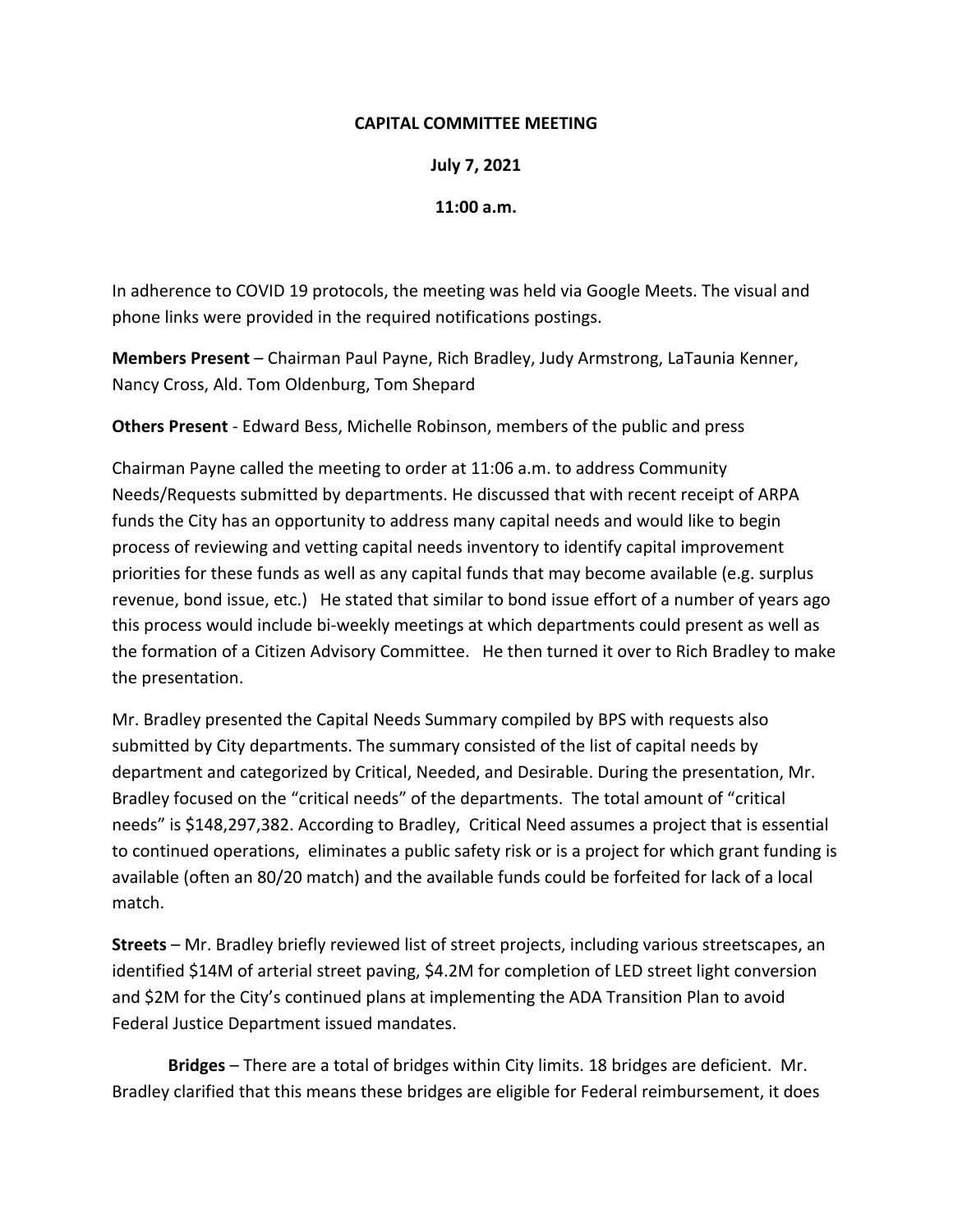not mean that they are structurally unsound. 14 bridges need to be rebuilt. The Compton Ave Bridge repairs are underway with full replacement to begin in 2024. The Lindell Bridge is scheduled for construction to begin in 2025.

**Parks, Recreation, and Forestry** – The list of projects under the Parks category included such items as repairs to park buildings and rec center roofs, pool renovations, repairs to Forest park greenhouse, etc. Items classified as critical totaled \$35.3M. Most of the Park projects were submitted by the Parks Department which will be invited to discuss at a later meeting.

**Fire Department** – The Firehouses need roofs, updated plumbing and HVAC. The last renovations on the firehouses were in the mid‐1990s.

Chris Amos, Equipment Services Manager, discussed the need to replace pumper trucks that were refurbished 13 years ago and are currently 22 years old. One of the biggest issues facing the department is the need for ambulances. The department prefers ambulance trucks versus vans because the trucks allow for the transport of more than one patient. He stated that, in reference to a question posed by Nancy Cross, a 2009 study showed 92% of transports were for 1 patient and 8% were multiple patients.

**Police Department** – The most critical needs are the repair/replacement of the elevators at headquarters at 20<sup>th</sup> and Olive, replacing the HVAC for the radio tower at the Old Headquarters, and to stabilize the stone falling off of the Academy building on the Spruce side.

Mr. Amos gave a brief presentation on the purchase of vehicles. He noted that over time the annual purchases through the operating budget have not kept up with the needs and the cost of catching up would total \$6.8 million.

**Corrections & Other Public Safety** – Upgrades to critical systems at the City Justice Center for a total of \$19 million will be complete within 18 months. Of this amount \$7M was allocated in the current fiscal year leaving a need of \$12M.

Mr. Bradley suggested that the items requested by the Sheriff's Department be put in the critical needs category because of their increase in policing.

The Public Safety Answering Point (PSAP) Building is another critical needs project. The facility will consolidate all Police, Fire, and EMS 911 call services and dispatching into a single location. If work begins now, it could be completed in the  $2^{nd}$  quarter of 2024.

**Other Municipal Buildings** – Mr. Bradley briefly discussed needs of other municipal buildings including City Hall, 1520 Market and the courthouses. He cited the urgency of stabilizing the exterior stone on the Civil Courts building as an example of a critical project. Critical needs in this category totaled \$15.8M.